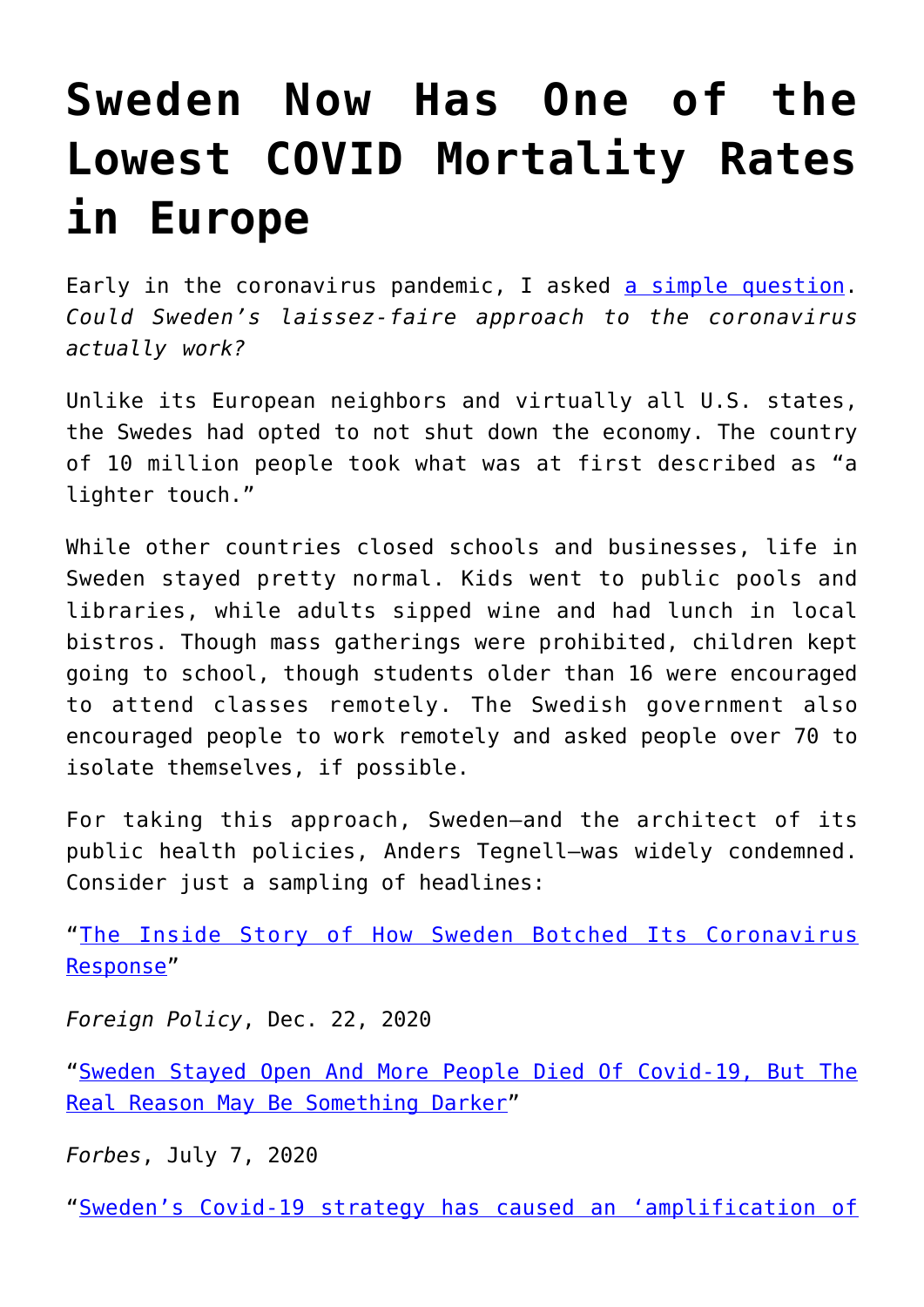[the epidemic](https://www.france24.com/en/20200517-sweden-s-covid-19-strategy-has-caused-an-amplification-of-the-epidemic)"

*France 24*, May 17, 2020

"[Sweden's Unconventional Approach to Covid-19: What went](https://chicagopolicyreview.org/2021/12/14/swedens-unconventional-approach-to-covid-19-what-went-wrong/) [wrong](https://chicagopolicyreview.org/2021/12/14/swedens-unconventional-approach-to-covid-19-what-went-wrong/)"

Chicago Policy Review, Dec. 14, 2021

"[Sweden Has Become the World's Cautionary Tale](https://www.nytimes.com/2020/07/07/business/sweden-economy-coronavirus.html)"

*The New York Times*, July 7, 2020

These are just a few examples of the avalanche of criticism Sweden received for not locking down its economy like other governments around the world. A quick Google search will turn up dozens more.

## **The Other Side of the Story**

I spent a great deal of time in 2020 and 2021 arguing that the media was getting the narrative wrong on Sweden, pointing out that Sweden's response had resulted in [exponentially fewer](https://fee.org/articles/sweden-s-actual-covid-19-results-compared-to-what-modelers-predicted-in-april/) [deaths](https://fee.org/articles/sweden-s-actual-covid-19-results-compared-to-what-modelers-predicted-in-april/) than modelers had predicted and [lower mortality overall](https://fee.org/articles/sweden-saw-lower-mortality-rate-than-most-of-europe-in-2020-despite-no-lockdown/) than most of Europe.

The BBC [also noted](https://fee.org/articles/bbc-sweden-s-economy-is-doing-way-better-than-the-rest-of-the-eu-during-the-covid-19-pandemic/) Sweden's economy had not suffered nearly as much as the economies of other European nations, and, more importantly, as other countries were implementing more lockdown measures in 2021, [daily COVID deaths in Sweden had](https://fee.org/articles/daily-covid-deaths-in-sweden-hit-zero-as-other-nations-brace-for-more-lockdowns/) [reached zero](https://fee.org/articles/daily-covid-deaths-in-sweden-hit-zero-as-other-nations-brace-for-more-lockdowns/).

That was nearly nine months ago, however. How does Sweden rank compared to other European countries today?

Like many countries, Sweden saw cases spike with the arrival of Omicron, which resulted in a new wave of COVID deaths. However, the wave was much smaller than in other countries. In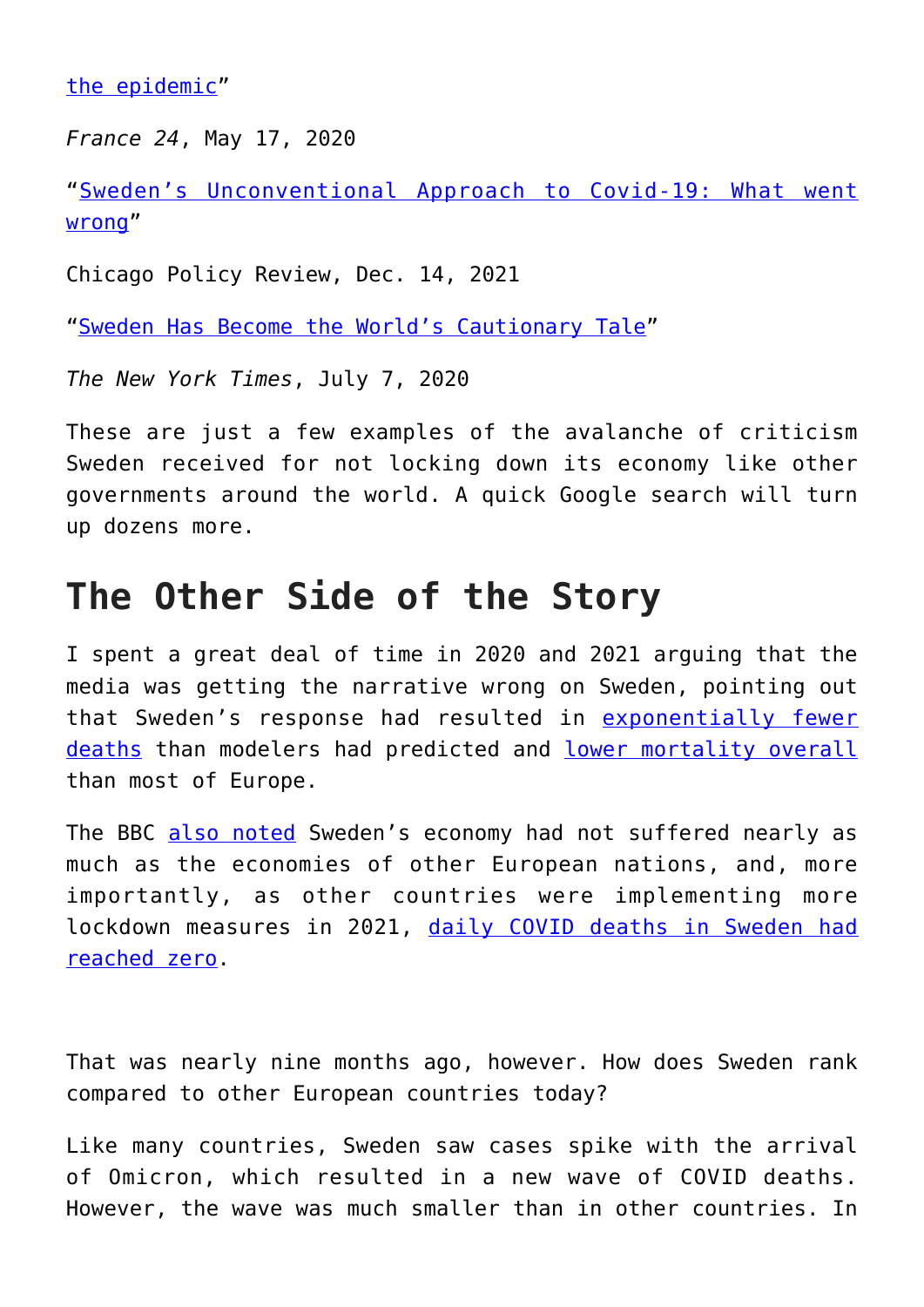fact, Sweden's overall COVID-19 mortality rate throughout the pandemic is [one of the lower rates you'll find in all of](https://www.worldometers.info/coronavirus/) [Europe](https://www.worldometers.info/coronavirus/).

## **The Costs of Lockdowns—New and Old**

The point in sharing this information is not to take a victory lap. The point is to learn from the mistakes made during the pandemic.

In March of 2020, when public health officials realized COVID-19 was more deadly than they previously believed, they panicked. Instead of pursuing similar courses humans had pursued in previous pandemics, public health authorities decided to copy the strategy of China-one of the most totalitarian regimes on the planet—and use the government to force entire sectors of the economy to shutdown. (Americans were told this was just for 15 days to "flatten the curve," something that was quickly proven to be untrue.)

The strategy failed miserably. Study after study after study [has shown](https://www.aier.org/article/lockdowns-do-not-control-the-coronavirus-the-evidence/) the lockdowns failed to adequately protect populations, which is why non-pharmaceutical interventions (NPIs) have been scrapped by countries around the world.

Shutting down society, however, came with serious and deadly consequences. The World Bank reported last year that global poverty surged during the pandemic, with 97 million more people living on less than \$1.90 per day. In the United States, [8 million more people fell into poverty](https://www.washingtonpost.com/business/2021/09/14/us-census-poverty-health-insurance-2020/) in 2020, tens of millions lost jobs, and hundreds of thousands of businesses went under. To mitigate these harms, the government "flooded the system with money," which has resulted in [surging](https://fee.org/articles/what-does-75-inflation-mean-the-rule-of-72-can-show-you/) [inflation](https://fee.org/articles/what-does-75-inflation-mean-the-rule-of-72-can-show-you/). The losses went beyond financial costs, of course. Cancer screenings [plunged](https://fee.org/articles/cancer-screenings-plummeted-in-2020-the-results-are-grim/) and drug overdoses [reached record](https://www.cnn.com/2022/03/16/health/overdose-deaths-record-high-fentanyl/index.html) [highs](https://www.cnn.com/2022/03/16/health/overdose-deaths-record-high-fentanyl/index.html), resulting in an untold number of deaths.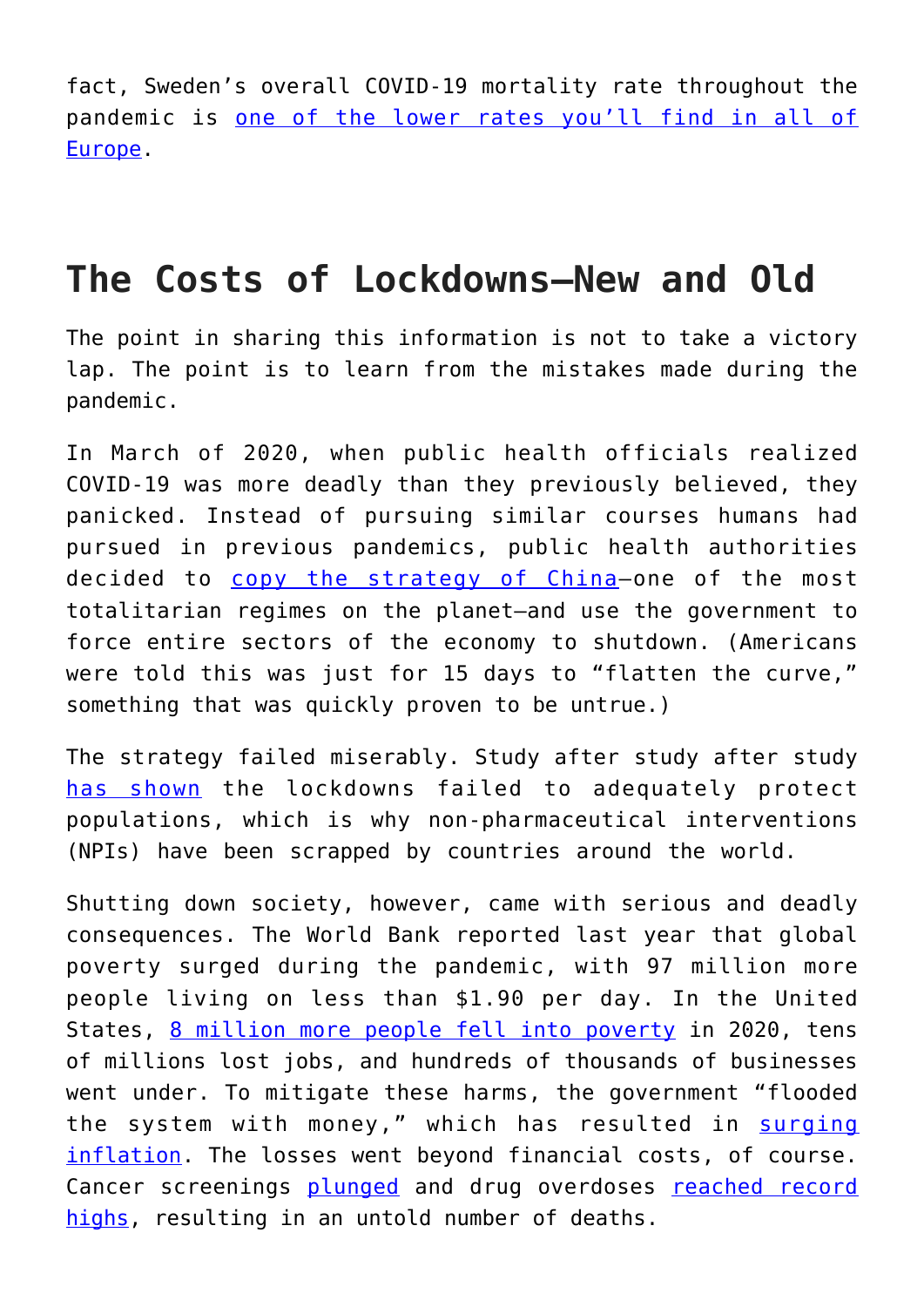And on Tuesday, *The New York Times* revealed the latest unintended consequence of the government's lockdown experiment: a new study shows alcohol-related [deaths spiked in](https://www.nytimes.com/2022/03/22/health/alcohol-deaths-covid.html?smid=tw-nytimesscience&smtyp=cur) [2020](https://www.nytimes.com/2022/03/22/health/alcohol-deaths-covid.html?smid=tw-nytimesscience&smtyp=cur), increasing 25 percent from the previous year.

"The assumption is that there were lots of people who were in recovery and had reduced access to support that spring and relapsed," said Aaron White, one the report's authors and a senior scientific adviser at the National Institute on Alcohol Abuse and Alcoholism.

## **The Lesson of Secondary Consequences**

Public officials made two serious mistakes above all others in their response to the virus. The first was assuming they possessed the knowledge and ability to contain a highly contagious respiratory virus through lockdowns and other NPIs.

Many world-leading epidemiologists at the time, like Tegnell, saw the futility of such an approach.

"In early March 2020, when Italy and Iran started to report many COVID deaths as the first countries outside China, it was clear to any knowledgeable infectious disease epidemiologist that the virus would eventually spread to all parts of the world," Martin Kulldorff, a biostatistician and professor of medicine at Harvard Medical School from 2015 to 2021, told me. "At the time, we only knew a small proportion of the actual cases, so it was clear that it had already spread elsewhere and that it would be futile to try and eliminate the disease with contact tracing and lockdowns."

The second mistake public officials made was not considering the unintended consequences of their actions. The writer and